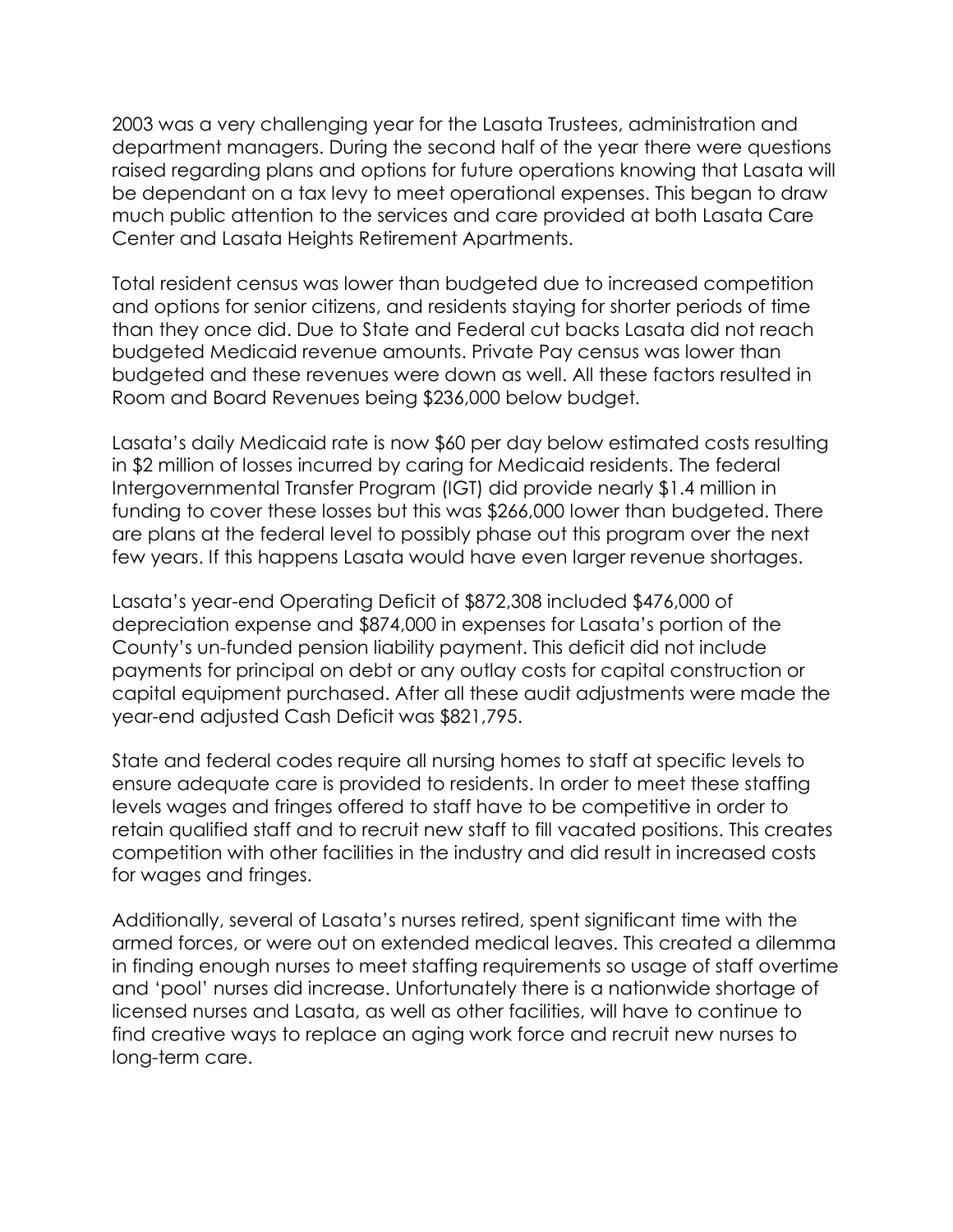There was a 35% increase in new admissions to Lasata during 2003 but conversely there were 24% more discharges and deaths because residents are now older and more debilitated, or are coming for short-term rehabilitation stays usually after some type of fracture or surgery. These short-term admissions created an increased burden for staff in that they spent more time on paperwork, medical follow-up and intervention for considerably less total billable days.

A total of 162 residents were admitted during the year, 116 were new admissions and another 46 were re-admitted after a short-term hospital stay. A total of 167 residents were discharged during the year, 69 due to death, 35 returned to their home, apartment or another living facility and 63 were sent to a hospital for a short-term stay.

There were several positive events at Lasata during 2003. In June the State of Wisconsin Bureau of Quality Compliance performed an annual licensure and certification survey. Lasata achieved a perfect survey with no deficiencies for resident care. This was the first perfect survey at Lasata in over 15 years.

Staffing levels for certified nursing assistants was very stable as there was less turnover and reliance on 'pool' nursing assistants than in the past several years. By having Lasata nursing assistants instead of 'pool' nursing assistants there was a decrease in cost of \$86,000 from 2002, and a decrease of \$240,000 from 2001. However the costs of the non-benefit nursing assistant program, and even the cost of our regular fringe benefits and wages, is now becoming nearly as costly as 'pool' nursing assistants.

The dayrooms expansion and fire system upgrade project was completed at \$166,000 under budget. The remaining money was used for modernization of the four passenger elevators. This project should be completed by April of 2004.

In cooperation with the Cedarburg Light and Water Utility Lasata received a State Public Benefits Program grant of \$13,500 that paid for 70% of the costs to retrofit several areas of the building with energy efficient lighting. This grant also allowed the Utility to provide a \$21,950 credit to Lasata's electric bill. Over the past three years Lasata has received \$52,300 in credit to electric bills through this program.

Several changes were made to internal operations in 2003 in an effort to be more efficient and reduce cost. These changes resulted in savings of \$50,00 by laying-off staff and eliminating several positions during the year. A reduction in laundry usage of nearly 10% saved \$25,000 in contract and utility costs. With the help of the County Purchasing Agent several contracts were modified saving an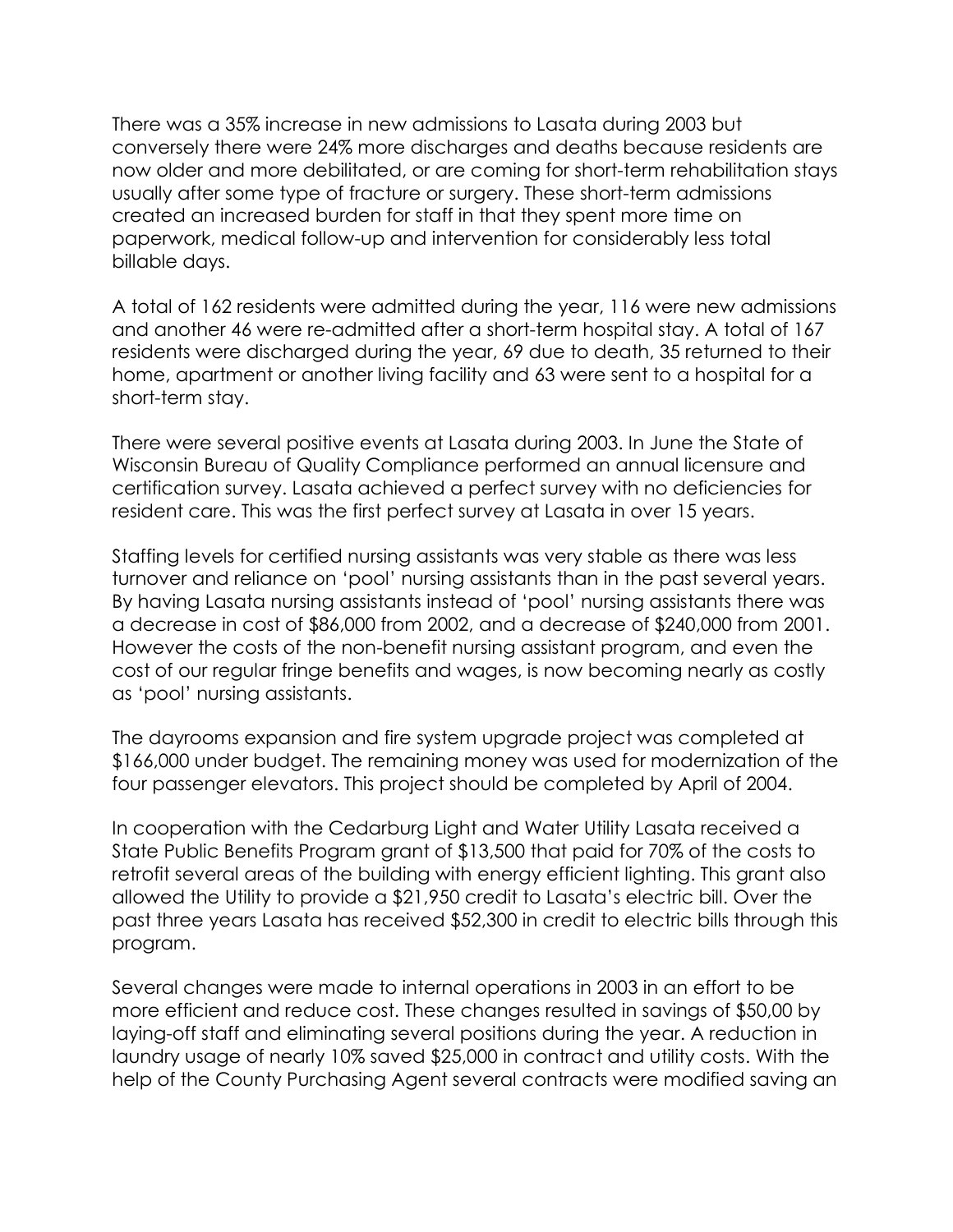estimated \$12,000 in medications, \$15,000 in capital outlay, and \$10,000 in service contracts and utility costs.

Occupancy levels in Wisconsin nursing homes averaged about 89% but Lasata's average occupancy was 97% (195 beds filled out of 201). Twenty three percent of the residents were Private Pay, 71% were Medicaid(T-19), and 6% were Medicare(T-18). These numbers have been fairly consistent at Lasata the past 3 years.

Sixteen percent (19 total), of new admissions were from the Lasata Heights apartments, nearly triple from 5 years ago. It is obvious that many Lasata Heights tenants are aging-in-place and then moving to Lasata when they can no longer live independently.

Over 49% of Lasata residents had Alzheimer's disease, dementia or some other brain disorder as their primary diagnosis. This was by far the largest category of primary diagnosis. Another 17% were diagnosed with heart attack or stroke and 18% were diagnosed with paralysis, fractures or a skeleto-muscular disease such as Muscular Dystrophy or Multiple Sclerosis.

The average age of all residents was 84.3 years, the youngest was 40 and the oldest was 102 years old. There were 4 residents under the age of 55 and 4 residents over 100 years old, this required staff to meet the physical, medical and social needs of a very diverse population.

Goals for 2004 include completing the elevator modernization project, retention and recruitment of qualified licensed nurses, negotiating a fair and equitable labor contract, and completion and presentation of a plan of future operational options. In an effort to keep the public and elected officials informed of progress on this feasibility study there is a link on the Ozaukee County Web-site where people can follow the progress of the study as well as respond with their suggestions and/or opinions.

Respectfully submitted by the Lasata Care Center Board of Trustees and Administrator, February 10<sup>th</sup>, 2004.

| LASATA CARE CENTER 2003 REVENUES/EXPENSES vs BUDGET (unaudited) |  |  |
|-----------------------------------------------------------------|--|--|
|-----------------------------------------------------------------|--|--|

REVENUES

| 2003          | 2003   | Actual vs     |
|---------------|--------|---------------|
| <b>Budget</b> | Actual | <b>Budget</b> |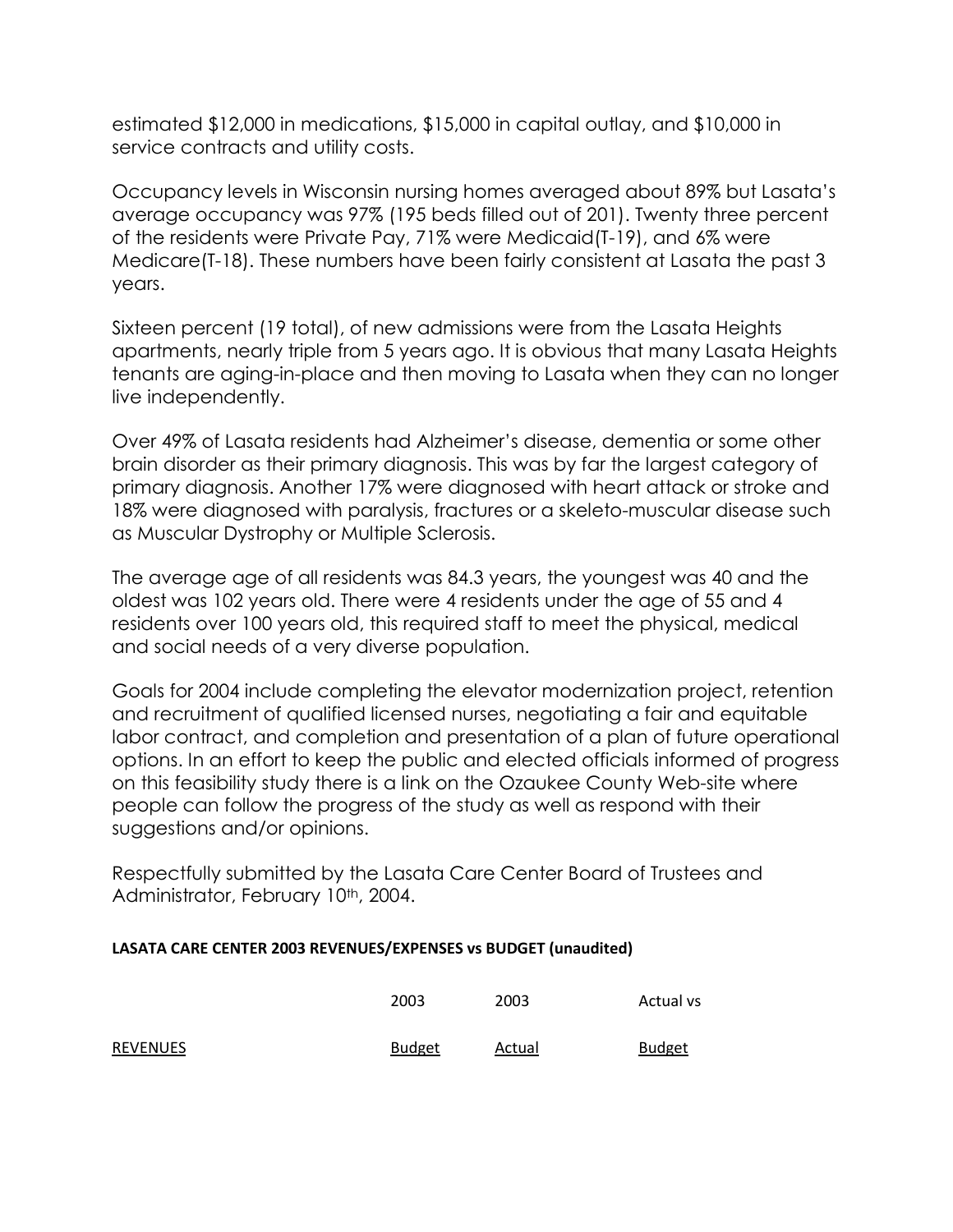| Medicaid(T19) Room & Board        | \$5,761,718   | \$5,808,065   | \$46,347      |
|-----------------------------------|---------------|---------------|---------------|
| Private Pay Room & Board          | 3,449,720     | 3,117,074     | (332, 646)    |
| Managed Care Room & Board         | 35,000        | 23,160        | (11, 840)     |
| Medicare(T18) Room & Board        | 1,076,750     | 1,138,063     | 61,313        |
| TOTAL ROOM & BOARD REVENUE        | \$10,323,188  | \$10,086,362  | \$(236, 826)  |
| Therapy/Drugs/Medical Supplies    | \$950,000     | \$844,771     | \$(105, 229)  |
| Interest on Investments           | 5,000         | 7,637         | 2,637         |
| Miscellaneous & Other Revenues    | 86,250        | 79,029        | (7, 221)      |
| <b>Unfunded Pension Liability</b> |               | 804,034       | 804,034       |
| State Rate Appeals & Adjustments  | 125,000       | 76,541        | (48, 459)     |
| Intergovernmental Transfer (IGT)  | 1,650,000     | 1,383,453     | (266, 547)    |
| <b>TOTAL OTHER REVENUE</b>        | \$2,816,250   | \$3,195,465   | \$379,215     |
| TOTAL OPERATING REVENUE           | \$13,139,438  | \$13,281,827  | \$142,389     |
|                                   |               |               |               |
|                                   | 2003          | 2003          | Actual vs     |
| <b>EXPENSES</b>                   | <b>Budget</b> | <b>Actual</b> | <b>Budget</b> |
| <b>Wages and Salaries</b>         | \$(6,717,280) | \$(6,647,659) | \$(69, 621)   |

| <b>EXPENSES</b>                | <b>Budget</b>                         | Actual        | <b>Budget</b> |
|--------------------------------|---------------------------------------|---------------|---------------|
| <b>Wages and Salaries</b>      | $\zeta(6,717,280)$ $\zeta(6,647,659)$ |               | \$ (69, 621)  |
| <b>Fringe Benefits</b>         | (2,416,298)                           | (2, 169, 237) | (247,061)     |
| TOTAL WAGES AND FRINGES        | $\zeta(9,133,578)$ $\zeta(8,816,896)$ |               | $$$ (316,682) |
| <b>Conference and Meetings</b> | \$(19,000)                            | \$(6,675)     | \$(12, 325)   |
| Therapy/Drugs/Medical Supplies | (907,691)                             | (947, 151)    | 39,460        |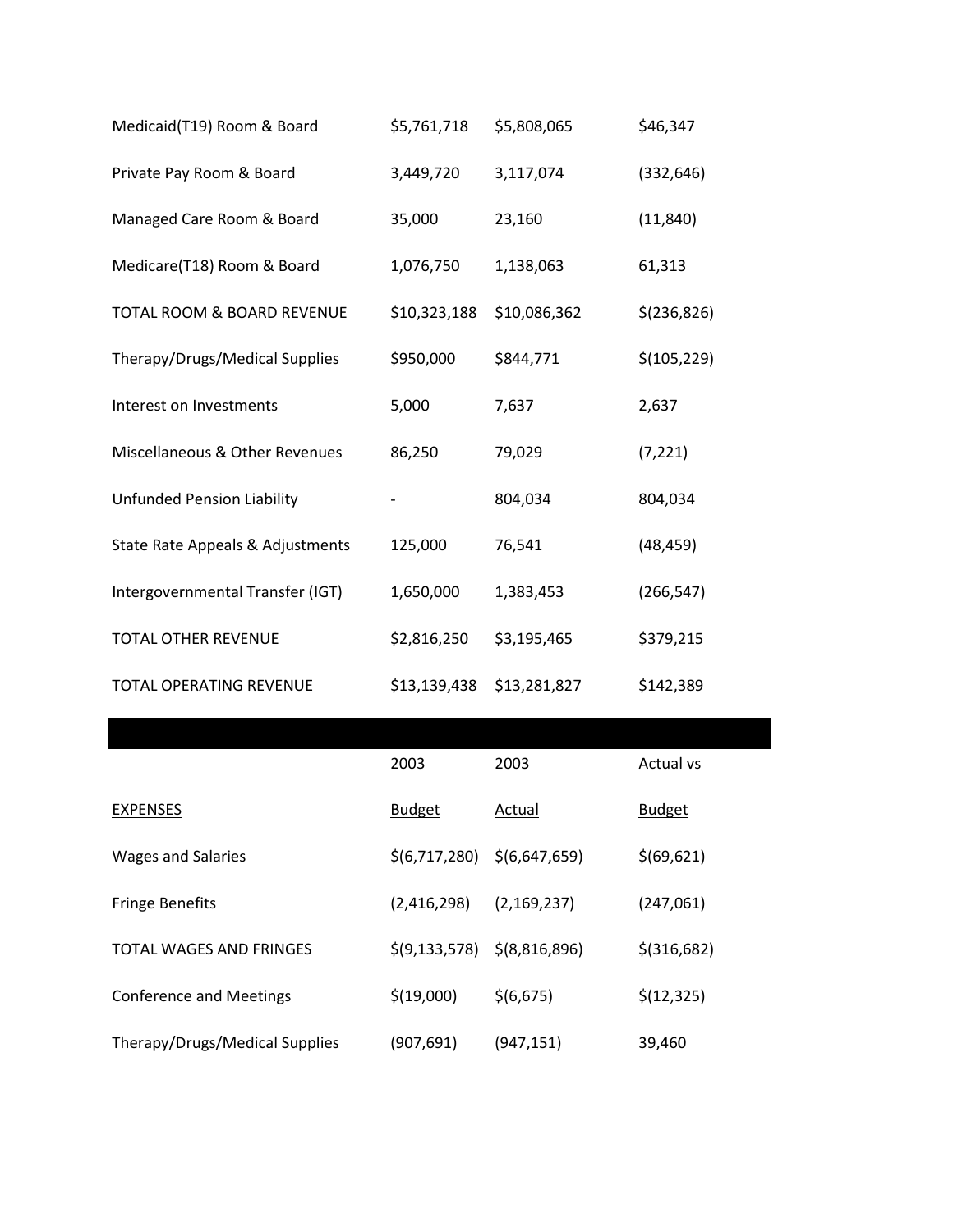| Food                                | (365,000)                                         | (366, 866)                                | 1,866       |
|-------------------------------------|---------------------------------------------------|-------------------------------------------|-------------|
| Nursing 'Pool' Costs                | (675,000)                                         | (662, 364)                                | (12, 636)   |
| <b>Contracts/Purchased Services</b> | (562, 951)                                        | (577, 150)                                | 14,199      |
| Supplies/Expenses                   | (867, 508)                                        | (876, 987)                                | 9,479       |
| <b>Unfunded Pension Liability</b>   |                                                   | (873, 571)                                | 873,571     |
| <b>County Departmental Charges</b>  | (257, 640)                                        | (243, 185)                                | (14, 455)   |
| Interest and Fees on Debt           | (84, 947)                                         | (84, 947)                                 |             |
| Utilites                            | (234,000)                                         | (222, 103)                                | (11,897)    |
| Depreciation                        | (283,500)                                         | (476, 240)                                | 192,740     |
| <b>TOTAL OTHER EXPENSES</b>         | $\frac{1}{2}(4,257,237)$ $\frac{1}{2}(5,337,239)$ |                                           | \$1,080,002 |
| <b>TOTAL OPERATING EXPENSES</b>     |                                                   | $\frac{\xi(13,390,815)}{\xi(14,154,135)}$ | \$763,320   |

| NET OPERATING SURPLUS/(DEFICIT)      | \$(251, 377) | \$ (872, 308) | \$ (620, 931) |
|--------------------------------------|--------------|---------------|---------------|
| <b>Delete Depreciation Expense</b>   | \$283,500    | \$476,240     | \$(192, 740)  |
| <b>Add Construction Projects</b>     | (364,075)    | (239, 859)    | (124, 216)    |
| <b>Add Principal on Debt Expense</b> | (45,000)     | (45,000)      | -             |
| <b>Add Capital Outlay Expenses</b>   | (362,740)    | (140, 868)    | (221, 872)    |
| NET CASH ADJUSTMENT                  | \$(739, 692) | $$$ (821,795) | \$ (82, 103)  |

## LASATA CARE CENTER 2003 vs 2002 REVENUES/EXPENSES (unaudited)

|                            | 2002        | 2003                  | 2003 vs |
|----------------------------|-------------|-----------------------|---------|
| REVENUES                   | Year-End    | Year-End              | 2002    |
| Medicaid(T19) Room & Board | \$5,613,338 | \$5,808,065 \$194,727 |         |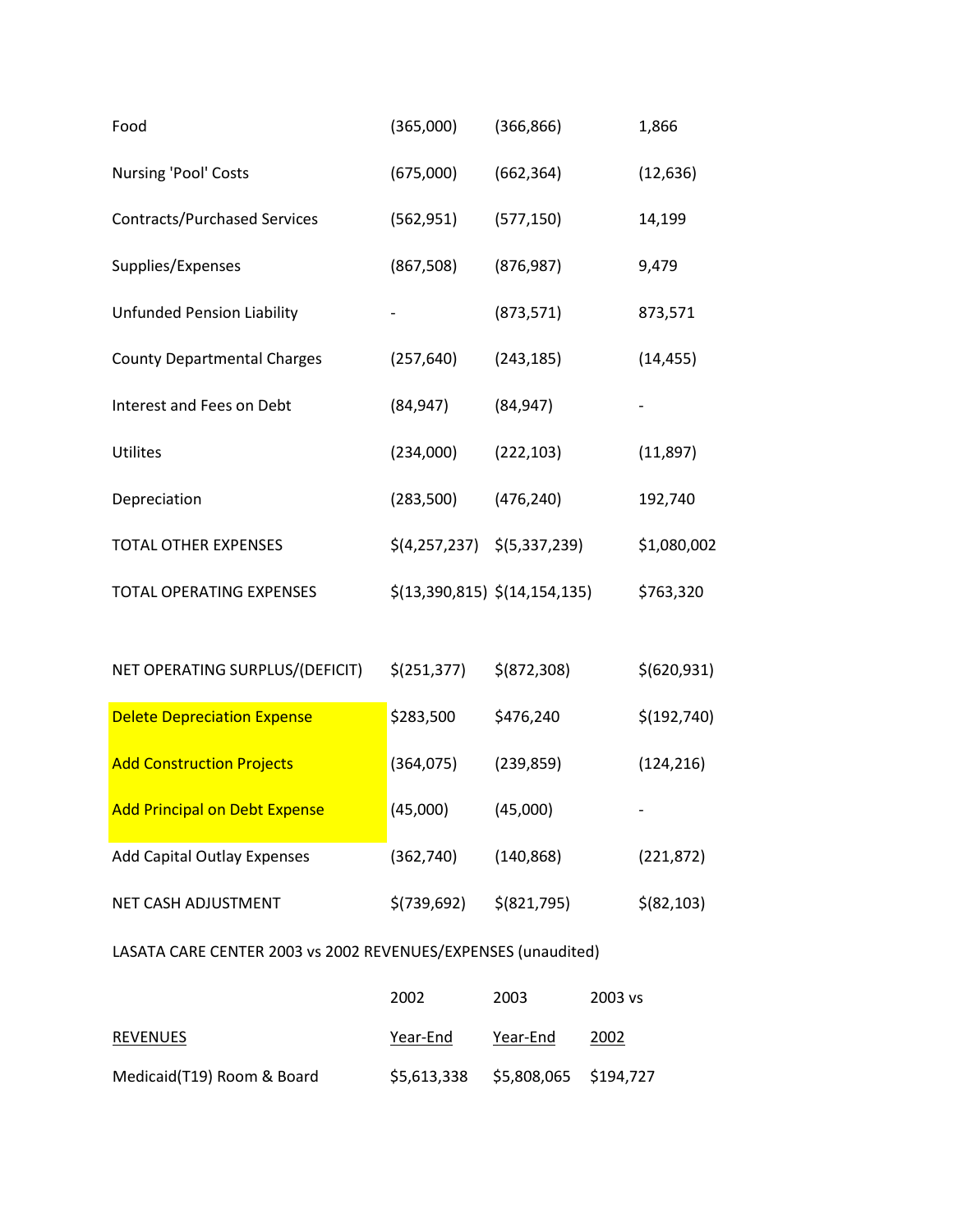| Private Pay Room & Board              | 3,069,013                           | 3,117,074              | 48,061     |
|---------------------------------------|-------------------------------------|------------------------|------------|
| Managed Care Room & Board             | 9,130                               | 23,160                 | 14,030     |
| Medicare(T18) Room & Board            | 917,801                             | 1,138,063              | 220,262    |
| <b>TOTAL ROOM &amp; BOARD REVENUE</b> | \$9,609,282                         | \$10,086,362 \$477,080 |            |
| Therapy/Drugs/Medical Supplies        | \$863,796                           | \$844,771              | \$(19,025) |
| Interest on Investments               | 35,857                              | 7,637                  | (28, 220)  |
| Miscellaneous & Other Revenues        | 84,449                              | 79,029                 | (5,420)    |
| <b>Unfunded Pension Liability</b>     |                                     | 804,034                | 804,034    |
| State Rate Appeals & Adjustments      | 97,217                              | 76,541                 | (20, 676)  |
| Intergovernmental Transfer (IGT)      | 1,655,551                           | 1,383,453              | (272,098)  |
| <b>TOTAL OTHER REVENUE</b>            | \$2,736,870                         | \$3,195,465            | \$458,595  |
| <b>TOTAL OPERATING REVENUE</b>        | \$12,346,152 \$13,281,827 \$935,675 |                        |            |

|                                     | 2002           | 2003                      | 2003 vs     |
|-------------------------------------|----------------|---------------------------|-------------|
| <b>EXPENSES</b>                     | Year-End       | Year-End                  | 2002        |
| <b>Wages and Salaries</b>           | \$(6,328,707)  | \$(6,647,659) \$318,952   |             |
| Fringe Benefits                     | (1,992,911)    | (2, 169, 237)             | 176,326     |
| TOTAL WAGES AND FRINGES             | \$ (8,321,618) | $$$ (8,816,896) \$495,278 |             |
| <b>Conference and Meetings</b>      | \$(10,652)     | \$(6,675)                 | $$$ (3,977) |
| Therapy/Drugs/Medical Supplies      | (908, 922)     | (947, 151)                | 38,229      |
| Food                                | (363, 556)     | (366, 866)                | 3,310       |
| Nursing 'Pool" Costs                | (721, 919)     | (662, 364)                | (59, 555)   |
| <b>Contracts/Purchased Services</b> | (534, 761)     | (577, 150)                | 42,389      |
| Supplies/Expenses                   | (943, 171)     | (876, 987)                | (66, 184)   |
| <b>Unfunded Pension Liability</b>   |                | (873, 571)                | 873,571     |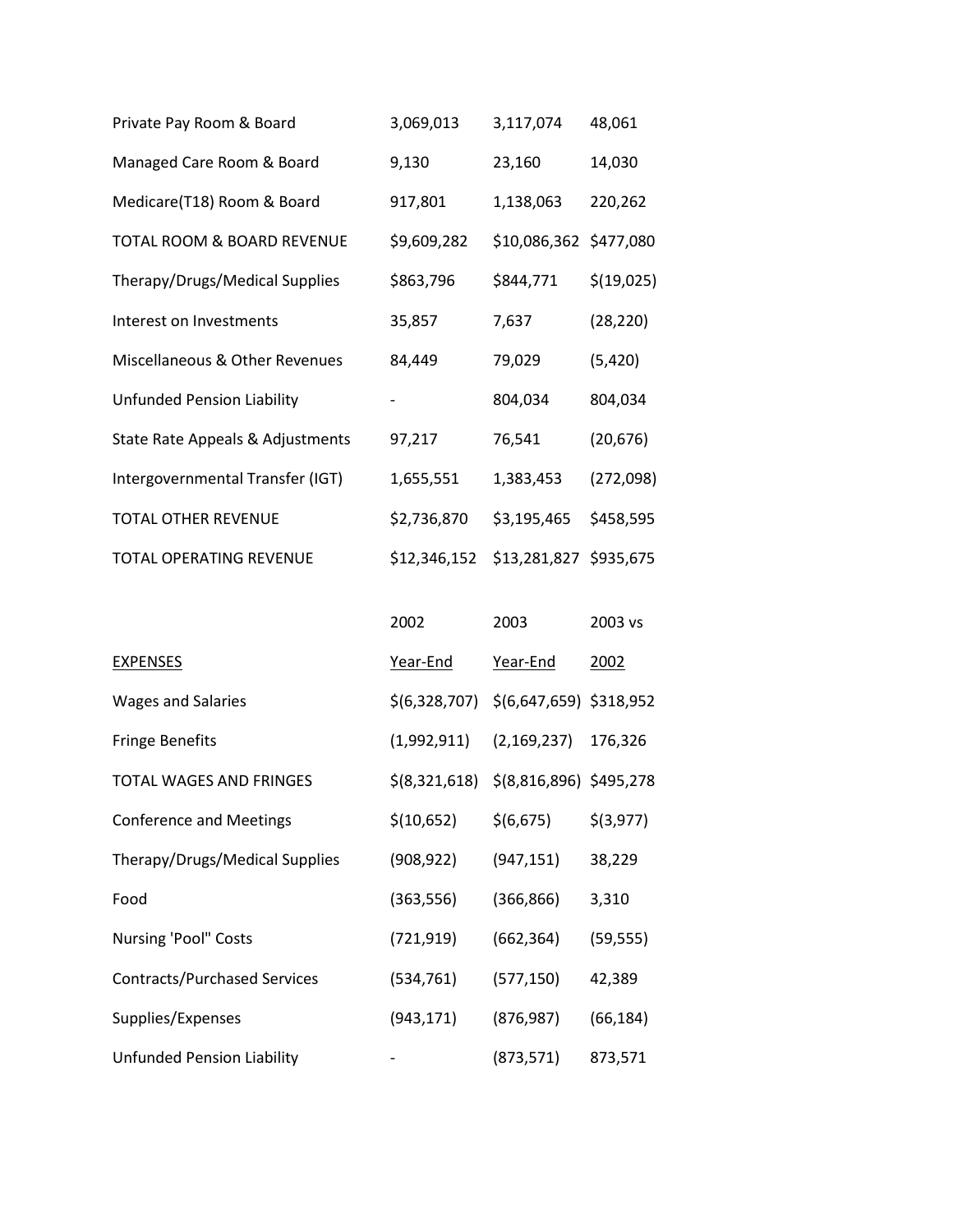| <b>County Departmental Charges</b> | (200, 581)                                           | (243, 185)    | 42,604       |
|------------------------------------|------------------------------------------------------|---------------|--------------|
| Interest and Fees on Debt          | (86, 151)                                            | (84, 947)     | (1,204)      |
| Utilites                           | (190, 708)                                           | (222, 103)    | 31,395       |
| Depreciation                       | (286, 442)                                           | (476, 240)    | 189,798      |
| <b>TOTAL OTHER EXPENSES</b>        | $\frac{\xi(4,246,863)}{\xi(5,337,239)}$ \$1,090,376  |               |              |
| <b>TOTAL OPERATING EXPENSES</b>    | $\frac{\xi(12,568,481)}{\xi(14,154,135)}\$ 1,585,654 |               |              |
|                                    |                                                      |               |              |
| NET OPERATING SURPLUS/(DEFICIT)    | \$(222, 329)                                         | \$ (872, 308) | \$(649, 979) |

| <b>Delete Depreciation Expense</b>   | \$286,442     | \$476,240    | \$(189, 798) |
|--------------------------------------|---------------|--------------|--------------|
| <b>Add Construction Projects</b>     | (364, 075)    | (239, 859)   | (124, 216)   |
| <b>Add Principal on Debt Expense</b> | (35,000)      | (45,000)     | 10,000       |
| <b>Add Capital Outlay Expenses</b>   | (45, 348)     | (140, 868)   | 95,520       |
| NET CASH ADJUSTMENT                  | $$$ (380,310) | \$ (821,795) | \$(441, 485) |

| LASATA CARE CENTER BALANCE SHEET--DEC 31, 2003 (unaudited) |               |                         |                          |
|------------------------------------------------------------|---------------|-------------------------|--------------------------|
| ASSETS                                                     | 2002          | 2003                    | change                   |
| Cash Available                                             | \$961,604     | \$319,460               | \$ (642, 144)            |
| <b>Accounts Receivable</b>                                 | 1,039,498     | 974,596                 | (64,902)                 |
| Supply Inventories                                         | 59,730        | 68,183                  | 8,453                    |
| <b>Prepaid Expenses</b>                                    | 21,457 16,512 |                         | (4,945)                  |
| <b>TOTAL CURRENT ASSETS</b>                                |               | \$2,082,289 \$1,378,751 | \$(703, 538)             |
| Land                                                       | \$26,596      | \$31,137                | \$4,54]                  |
| Land Improvements                                          | 260,251       | 237,174                 | (23,077)                 |
| <b>Buildings</b>                                           | 5,366,655     |                         | 5,186,677(179,978)       |
| <b>Buildings Improvements</b>                              |               |                         | 97,446                   |
| Machines & Major Equipment                                 | 353,905       | 353,905-                |                          |
| Furniture & Fixtures                                       | 85,999        | 115,689                 | 29,690                   |
| Computers                                                  |               | 124, 121                | 138,13614,015            |
| Vehicles                                                   | 20,757        |                         | 43,38622,629             |
| Construction in Progress                                   |               |                         | 186, 194186, 194         |
| Accumulated Depreciation                                   | (3,898,033)   |                         | $(4, 147, 941)$ 249, 908 |
| TOTAL PROPERTY/PLANT/EQUIPMENT \$3,546,171 \$3,447,723     |               |                         | \$ (98, 448)             |
| <b>TOTAL ALL ASSETS</b>                                    | \$5,628,460   |                         | \$4,826,474\$(801,986)   |
| <b>LIABILITIES</b>                                         | 2002          | 2003                    | change                   |
| <b>Accounts Payable</b>                                    | \$332,389     | \$377,420               | \$45,031                 |
| <b>Accrued Payroll Expenses Due</b>                        | 594,823       | 663,971                 | 69,148                   |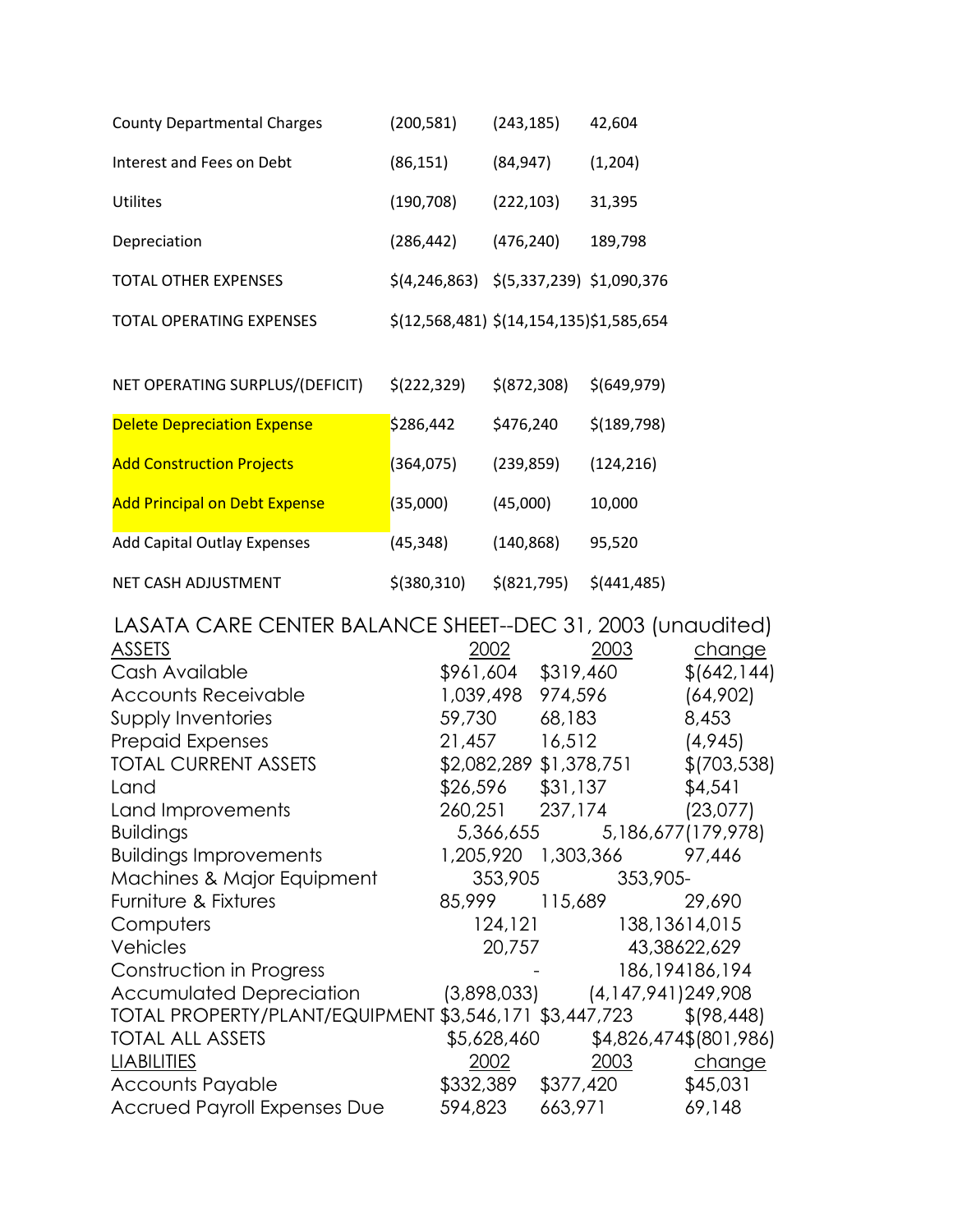| <b>TOTAL CURRENT LIABILITY</b>                       | \$927,212                 | \$1,041,391             | \$114,179              |
|------------------------------------------------------|---------------------------|-------------------------|------------------------|
| Accrued Interest on Debt                             | \$27,739                  | \$27,139                | \$ (600)               |
| Long Term Debt                                       | 1,990,177                 | 1,942,380               | (47, 797)              |
| <b>TOTAL LONG TERM DEBT</b>                          |                           | \$2,017,916 \$1,969,519 | \$ (48, 397)           |
| <b>TOTAL LIABILITES</b>                              | \$2,945,128               | \$3,010,910\$65,782     |                        |
| <b>EQUITY</b>                                        | 2002                      | 2003                    | change                 |
| <b>Investments in Fixed Assets</b>                   |                           | \$3,546,171 \$3,447,723 | \$ (98, 448)           |
| Retained Earnings for Future Use                     | $(640, 510)$ $(759, 851)$ |                         | 119,341                |
| <b>Current Year Operational</b><br>Surplus/(Deficit) | (222,329)                 | (872, 308)              | 649,979                |
| <b>TOTAL RETAINED EARNINGS</b>                       | \$2,683,332               |                         | \$1,815,564\$(867,768) |
| <b>TOTAL LIABILITIES AND EQUITY</b>                  |                           | \$5,628,460 \$4,826,474 | \$ (801, 986)          |
|                                                      |                           |                         |                        |

| <b>LASATA CARE CENTER RESIDENT STATISTICS</b> |         |           |                   |           |         |
|-----------------------------------------------|---------|-----------|-------------------|-----------|---------|
|                                               | 1999    | 2000      | 2001              | 2002      | 2003    |
| <u>DAILY OCCUPANCY:</u>                       | 97.0%   | 96.7%     | 97.5%             | 97.8%     | 97.1%   |
| Daily Census(201 maximum)                     | 195.1   | 194.4     | 196.0             | 196.6     | 195.1   |
| <u>RESIDENT PAYSOURCE:</u>                    | 1999    | 2000      | 2001              | 2002      | 2003    |
| Managed Care                                  | $< 1\%$ | $1\%$     | $< 1\%$           | $1\%$     | $1\%$   |
| Medicaid(T19)                                 | 67%     | 71%       | 73%               | 71%       | 71%     |
| Medicare(T18)                                 | 3%      | 3%        | 5%                | 4%        | $6\%$   |
| Private Pay                                   | 30%     | 26%       | 23%               | 25%       | 23%     |
| <b>RESIDENT LEVEL OF CARE:</b>                | 1999    | 2000      | 2001              | 2002      | 2003    |
| Intensive Skilled/Skilled Care                | 81%     | 83%       | 88%               | 88%       | 89%     |
| Intermediate Care                             | 19%     | 17%       | 12%               | 12%       | 11%     |
| <u>AVERAGE LENGTH OF STAY:</u>                | 1999    | 2000      | 2001              | 2002      | 2003    |
| Under 1 Year                                  | 22%     | 22%       | 29%               | 21%       | 31%     |
| 1 Year to 5 Years                             | 59%     | 64%       | 55%               | 61%       | 49%     |
| 6 Years to 10 Years                           | 16%     | 11%       | 12%               | 14%       | 14%     |
| 11 Years to 15 Years                          | $1\%$   | $1\%$     | 2%                | 3%        | 30%     |
| 16 Years to 20 Years                          | $1\%$   | $1\%$     | $2\%$             | $1\%$     | $1\%$   |
| Over 20 Years                                 | $< 1\%$ | $1\%$     | $< 1\%$           | $< 1\%$   | $< 1\%$ |
| Average Length of Stay                        | 2.9 yrs | $3.3$ yrs | $3.3 \text{ yrs}$ | $3.2$ yrs | 3.1 yrs |
| <u>AGE OF RESIDENTS:</u>                      | 1999    | 2000      | 2001              | 2002      | 2003    |
| Under 55 years                                | 3%      | 3%        | 4%                | 2%        | $2\%$   |
| 55 - 69 years                                 | 3%      | 3%        | $3\%$             | 5%        | $4\%$   |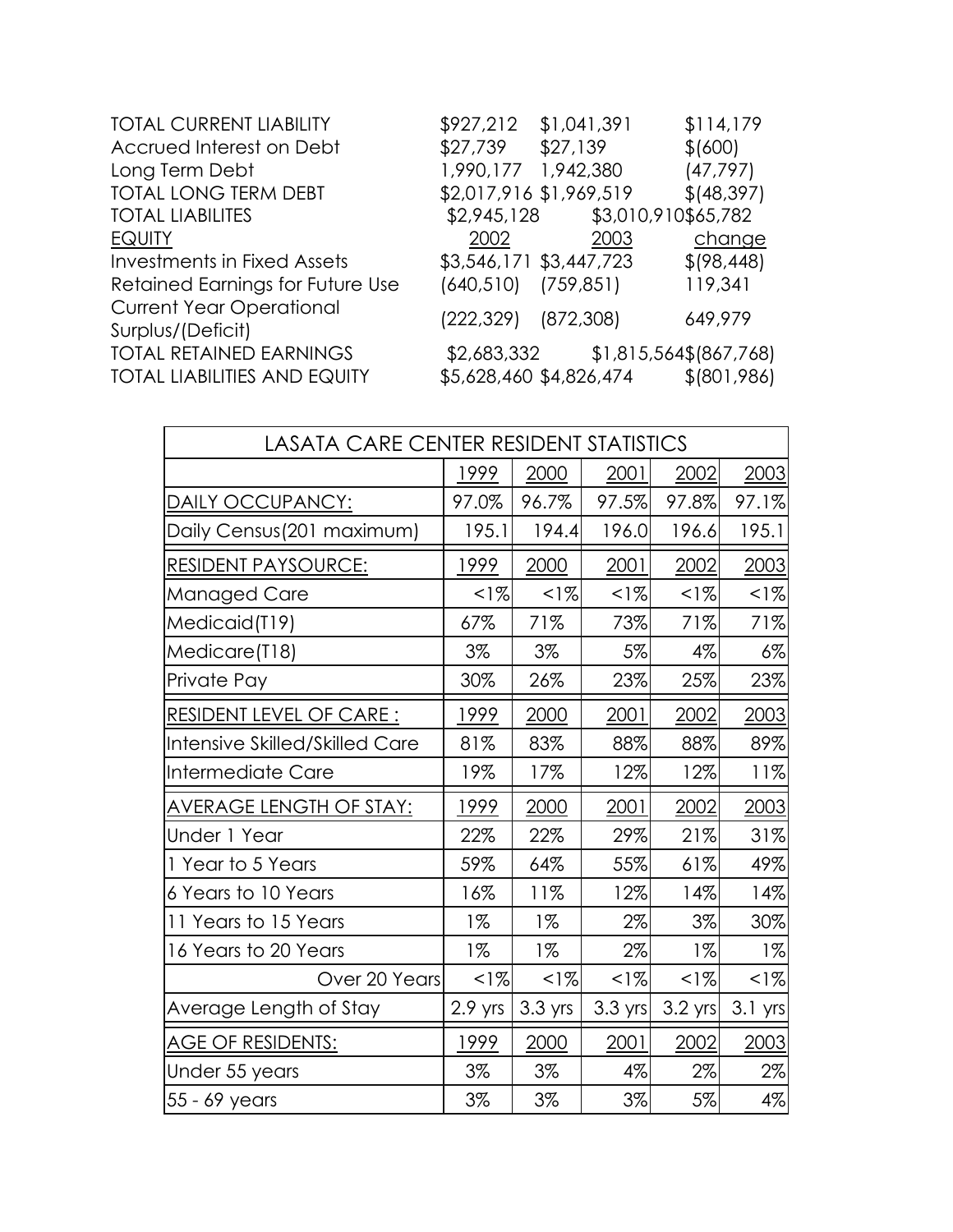| 70 - 84 years                   | 32%       | 35%       | 35%     | 30%       | 30%                                          |
|---------------------------------|-----------|-----------|---------|-----------|----------------------------------------------|
| 85 - 99 years                   | 61%       | 58%       | 57%     | 59%       | 62%                                          |
| 100 years and older             | 1%        | $1\%$     | 2%      | $4\%$     | $2\%$                                        |
| Average Age of Residents        |           |           |         |           | 84.0 yrs 84.0 yrs 84.2 yrs 84.0 yrs 84.3 yrs |
| Age of Youngest Resident        | 36 yrs    | 37 yrs    | 38 yrs  | 39 yrs    | 40yrs                                        |
| Age of Oldest Resident          | $105$ yrs | $106$ yrs | 107 yrs | $108$ yrs | 102 yrsl                                     |
| <b>DISCHARGES FROM LASATA:</b>  | 1999      | 2000      | 2001    | 2002      | 2003                                         |
| Due to Death                    | 45        | 47        | 66      | 58        | 69                                           |
| To Home or Apartment            | 11        | 15        | 16      | 22        | 31                                           |
| To Asst. Living or Nursing Home | 6         | 6         | 8       | 4         | 4                                            |
| Temporary Transfer to Hospital  | 51        | 33        | 50      | 47        | 63                                           |
| <b>Total Discharges</b>         | 113       | 101       | 140     | 131       | 167                                          |

| LASATA CARE CENTER RESIDENT STATISTICS (continued) |           |           |           |           |           |
|----------------------------------------------------|-----------|-----------|-----------|-----------|-----------|
| ADMISSIONS TO LASATA:                              | 1999      | 2000      | 2001      | 2002      | 2003      |
| New Admission from Hospital                        | 34        | 51        | 54        | 56        | 80        |
| From Home or Apartment                             | 15        | 11        | 10        | 14        | 12        |
| From Assisted Living or Nursing Home               | 18        | 19        | 30        | 16        | 24        |
| <u>Re-Admission from Hospital</u>                  | <u>46</u> | <u>31</u> | <u>46</u> | <u>44</u> | <u>46</u> |
| <b>Total Admissions</b>                            | 113       | 112       | 140       | 130       | 162       |
| COUNTY OF RESIDENCY PRIOR TO ADMIT:                | 1999      | 2000      | 2001      | 2002      | 2003      |
| <b>OZAUKEE</b>                                     | 86%       | 80%       | 85%       | 86%       | 82%       |
| Milwaukee                                          | 10%       | 15%       | 10%       | 9%        | 10%       |
| Washington                                         | $1\%$     | 2%        | $2\%$     | 2%        | 2%        |
| Sheboygan                                          | $1\%$     | $1\%$     | 1%        | $1\%$     | 2%        |
| Waukesha                                           | 1%        | 1%        | 1%        | 1%        | 2%        |
| Other Counties/Out of State                        | $1\%$     | $1\%$     | $1\%$     | $1\%$     | 2%        |
| <b>OZAUKEE COUNTY ADMISSIONS:</b>                  | 1999      | 2000      | 2001      | 2002      | 2003      |
| Belgium/Fredonia                                   | $2\%$     | 3%        | $2\%$     | $1\%$     | $2\%$     |
| Port Washington/Saukville                          | 19%       | 19%       | 15%       | 13%       | 13%       |
| Grafton/Cedarburg                                  | 51%       | 36%       | 51%       | 45%       | 53%       |